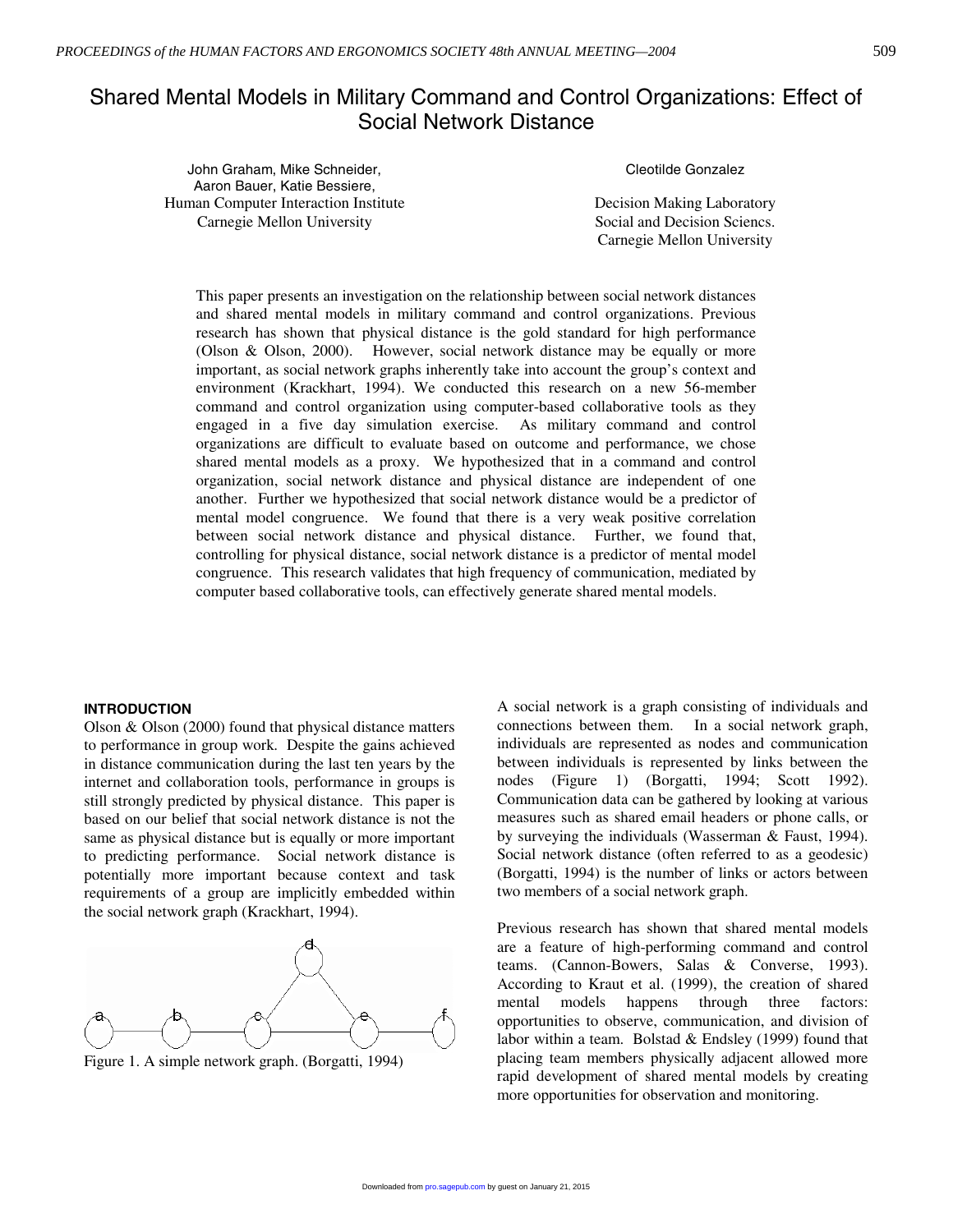Much of the previous research in shared mental models uses questions about the team, task, and situation to generate a congruence measure for a group's mental model (Espinosa et al, 2001; Cannon-Bowers & Salas, 1993; Entin & Serfaty, 1999). Entin (1999) found that a measurement of workload estimation is a useful proxy for direct measures of shared mental models. This work validated the assumption that, to accurately estimate another's workload, a member must understand the other person's tasks, team relationships, and situation.

While physical distance has been explicitly linked to the development of shared mental models, social network distance has not. Since social networks are based on the level of communication between members, we hypothesize that shorter social distances between team members will create more congruent mental models. The remainder of this paper documents our efforts to test this theory.

# **METHOD**

## **Context and Participants**

The US Army is in the infancy of a ten-year organizational design process for a knowledge-centric command and control element. In support of this initial effort, the Fort Leavenworth Battle Command Battle Laboratory (BCBL) gathered fifty-six army officers to serve as role-players for a experimental command and control staff (Figure 2).



Figure 2: Command post exercise

All participants were experienced (7-25 years) in the general requirements of their assigned roles, such as intelligence, psychological operations, artillery, and aviation. Each role-player was assigned to a functional cell with three to eight other role-players. They spent one week in team training. During this time, they were required to learn a) the concepts behind the experimental organization, b) a new method to make decisions in the experimental organization, c) their role in the structure of the experimental organization, and d) how to use the simulation software during the evaluation.

During the simulation, the role-players gathered information, coordinated with appropriate staff members, and entered battlefield actions into the simulation. Partitions or walls separated the seven cells, so that a participant could talk directly to members of his own cell, but could only communicate with members of other cells using the communication tools.

# **Data Collection**

The research reported in this paper was conducted over five days immediately following the one-week training period. A plan-execute-plan-execute cycle was used. Data was collected every 60-90 minutes using networked questionnaire that asked the participants for feedback regarding the prior session. Questionnaire data was collected for a total of 16 sessions.

Social network data was gathered by asking the participants to report the people they had communicated with in the time since the previous questionnaire (Scott, 1992). They could give up to 10 responses by selecting participants from pull-down menus. The responses were ordered by the frequency of communication during the previous session.

Shared mental model estimates were gathered using the NASA TLX (Task Load Index) (Hart & Staveland, 1988) assessment consisting of seven workload parameters on a Likert scale. The version of the NASA TLX used in this research consisted of six workload parameters on a Likert scale. The parameters were mental demand, temporal demand, effort, own performance, frustration level, and physical demand.As in Entin (1999), participants were asked to rate themselves as well as five other people randomly selected from the other participants. When rating other people, participants had the option of selecting "Don't Know" for each of the seven questions.

## **Measures**

The data were analyzed on a per session basis. The first independent variable was social network distance, which is the shortest path distance separating two people within the social network. The second independent variable was physical distance, for which we used shared cell membership as a proxy.

The dependent measures were willingness-to-rate and mental model congruence (workload). Willingness-to-rate was determined by number of the six NASA TLX items for which the participant chose to rate the other person divided by the total number of questions.

Mental model congruence was determined by comparing each person's self-reported workload with the estimation of that person's workload by other participants. This measure was computed by summing the absolute differences between the self-reported ratings and the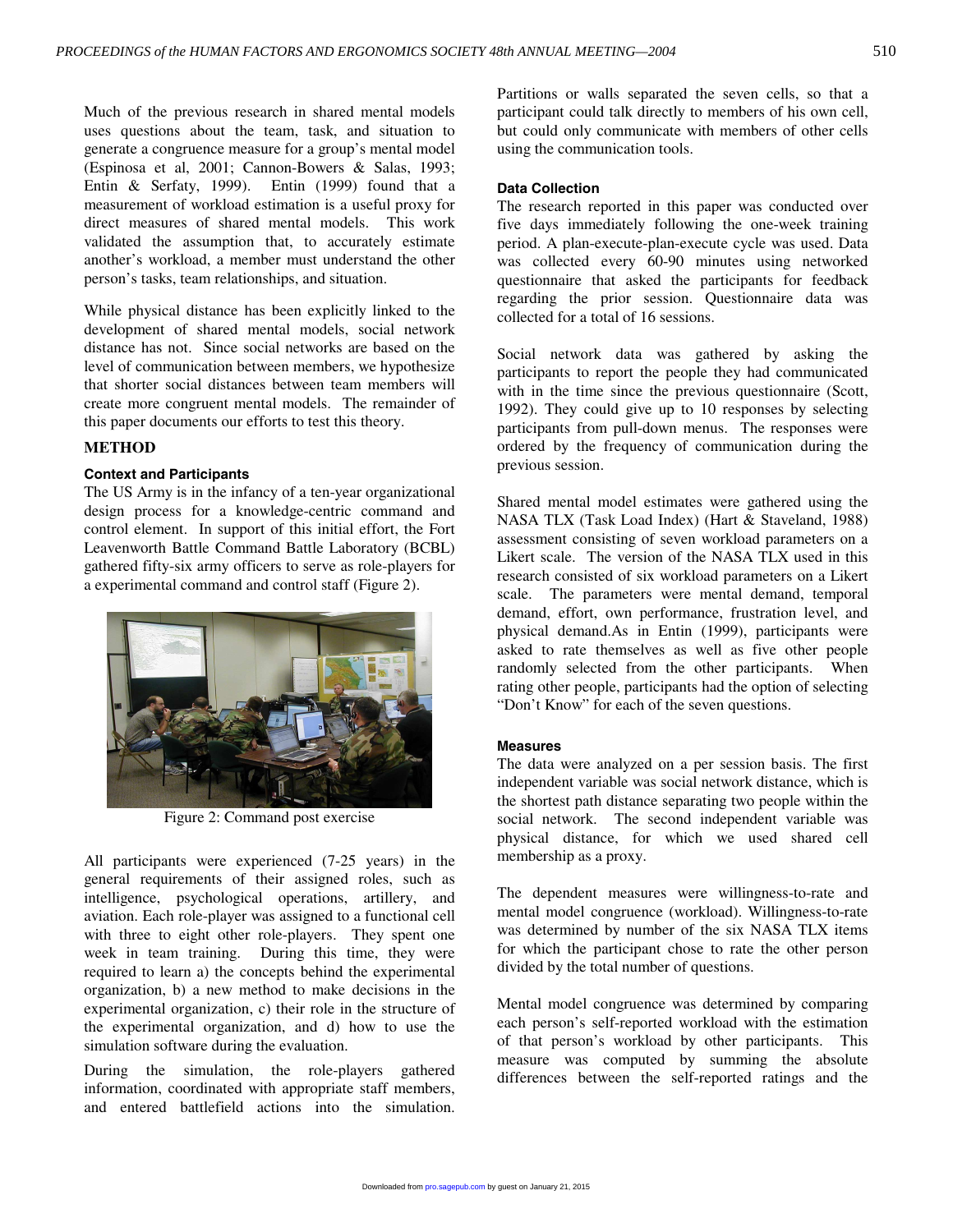rater's estimations. Congruence scores could range from 0 (indicating perfect congruence) to 36.

#### **RESULTS**

We first compared Social Network Distance (SND) to physical distance. We found that the two distance measures were weakly correlated at r = .247. This supports the concept that SND and physical distance are not the same.

Next, we tested the hypothesis that physical distance is a predictor of willingness-to-rate. Recall that we are using same cell membership as a proxy for physical distance. The effect of physical distance on the willingness-to-rate is significant (F  $[1, 24] = 211$ ,  $p < .0001$ ), controlling for the effect of SND, rater, and survey period (Figure 3).



Figure 3: Mean willingness-to-rate by physical distance (shared cell vs non-shared cell)  $(n = 3028)$ 



Figure 4: Mean willingness-to-rate by SND  $(n = 3028)$ 

Then we tested the hypothesis that SND is a predictor of willingness-to-rate. The effect of SND on the willingnessto-rate is significant (F  $[1, 34] = 302$ , p < .0001), controlling for the effect of physical distance, rater, and survey period (Figure 4).

Our next step was to run a regression model to test the hypotheses that both physical distance and SND are predictors of mental model congruence. We used the

variables of rater and survey period to control for the person and the effect of time. The results are as in Table 1.

| <b>Parameter</b>                     | <b>Estimate</b> | Std<br>Error | DF | of<br><b>Sum</b><br><b>Squares</b> | t-ratio  |
|--------------------------------------|-----------------|--------------|----|------------------------------------|----------|
| Intercept                            | 10.65           | 0.83         | 1  | n/a                                | 12.81*** |
| Rater                                | n/a             | n/a          | 32 | 2037                               | n/a      |
| Session                              | $-0.03$         | 0.05         | 1  | 9.7                                | $-0.54$  |
| Physical<br>Distance                 | $-0.96$         | 0.49         | 1  | 128.5                              | 1.96*    |
| Social<br><b>Network</b><br>Distance | 0.49            | 0.24         | 1  | 138                                | $2.04*$  |

|  |  | Table 1: Predictors of Mental Model Congruence |
|--|--|------------------------------------------------|
|  |  |                                                |

Regression results indicate that both physical distance and SND are predictors of mental model congruence, supporting our hypotheses. SND is a significant predictor of mental model congruence (Figure 5) ( $p < .05$ ), as is physical distance ( $p < .05$ ). The mean congruence of individuals in the same cell is 10.65, which is significantly more congruent than those in different cells (mean = 11.61).

## **DISCUSSION**

Both social network distance and physical distance were predictors of mental model congruence. However these distance measures are qualitatively different from each other. Physical distance provides information about who is likely to use face-to-face coordination and who is proximate. SND is capable of providing information about who is linked by the task structure, context, and organizational structure. The weak correlation between the two distance measures further supports the difference between SND and physical distance.

Our results did show a significant decrease in mental model congruence as both SND and physical distance increased. Thus, the qualititative aspects of physical distance and SND should be considered. Physical distance is often immutable and static. It is unlikely that key agents can simply be placed in the same room every time their mental model congruence falls below threshold. However SND, as a function of task, context, and organizational structure, is dynamic and is under greater personal control. SND can be reduced by simply increasing communication between distant agents. The tradeoff is that with increased communication, the workload of the agents increases as well.

#### **Limitations**

This research was based on measurements of one organization over a short period of time. Therefore the results may not apply to other types of organizations and